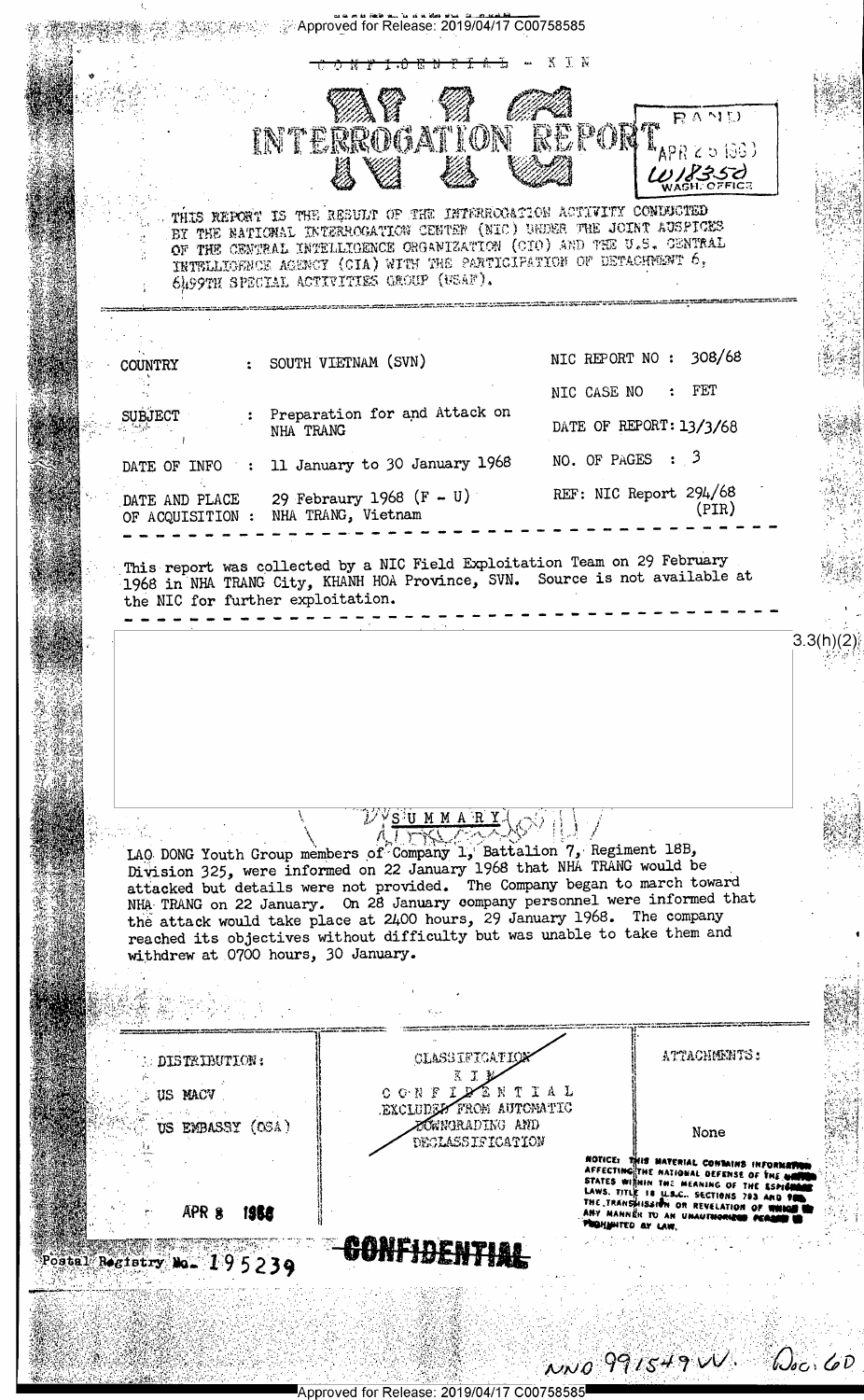0

¢~ ' <sup>r</sup>\'. C 'H

 $1.5$  ,  $\sim$   $\sim$ 

2.

 $\sim$  3. 1. )E'.':\*Z'\_'~ ' 5;' Y» ' '

\_ =.2:'  $\ddot{\phantom{a}}$  $\mathbb{R} \otimes \mathbb{R}^4$  :

 $\mathcal{L}^{\mathcal{L}}$  . The  $\mathcal{L}^{\mathcal{L}}$  and  $\mathcal{L}^{\mathcal{L}}$  $\mathcal{L} \subset \mathcal{L} \subset \mathcal{L}$ 

,,.\_.

 $6.$ 

' .'~..~":, ~.'  $.$  We set that  $\mathcal{H}_1$  ) .  $\mathcal{H}_2$  ,  $\mathcal{H}_3$  ,  $\mathcal{H}_4$  ,  $\mathcal{H}_5$  ,  $\mathcal{H}_6$  ,  $\mathcal{H}_7$  ,  $\mathcal{H}_8$  , T'.-I-:'»'~'.'=':.' .1'-§'~

'1'"-.1 ..-,\_> \_ . .~

 $\ddot{\phantom{1}}$ 

; ,;\_.'\_;» -'-5:. -;:.= .-\_~'=\_5;;;z,-. ,.,g-

 $\mathcal{P}_\mathrm{c}$  in 2  $\mathcal{P}_\mathrm{c}$ 

 $: -$ 

 $=$   $\frac{1}{2}$   $\frac{1}{2}$   $\frac{1}{2}$   $\frac{1}{2}$   $\frac{1}{2}$   $\frac{1}{2}$   $\frac{1}{2}$   $\frac{1}{2}$   $\frac{1}{2}$   $\frac{1}{2}$   $\frac{1}{2}$   $\frac{1}{2}$   $\frac{1}{2}$   $\frac{1}{2}$   $\frac{1}{2}$   $\frac{1}{2}$   $\frac{1}{2}$   $\frac{1}{2}$   $\frac{1}{2}$   $\frac{1}{2}$   $\frac{1}{2}$   $\frac{1}{2$ 

.->

;g&2@ca\$\*\*\*;g\$\$##;g\$#########################

;. '\_.g»V'\_ .

'~

'j .-~..~~

. ~\_~'-':?';1"Z\_.\_:.>;,,\_.1

., . - . 1 \*\*

 $\mathcal{P} = \{ \mathcal{P} \in \mathcal{P} \mid \mathcal{P} \in \mathcal{P} \}$ 

-'<.

":= -'

.(1) 가수가 있습니다. 2010년 : 가수화복 사회, 가수 화재 사회 기능 이 시간이 있어 보이지 않는데요. (1) 이 시간이 있는 것이 있습니다.

" '6 <sup>l</sup>

\ <>- ' .:>' .-;\_'.-='.¢;- -2.11-:

1<-;=-.\,;¢.;..--;;,-g.--,-qw; --..-, \_.~. \_ , . --';\_-.;(. ~ 4 .\_--- -

<del>IDENTIAL Page</del>2

The first indication that Source had that his unit Company 1, Battalion 7, Regiment 18B, Division 325, would be involved in an attack during the TET holidays occurred on 11 January 1968. On that day all LAO DONG Party memb

The details for the attack were revealed to Company 1 personnel in the following way: (1) On 11 January 68 company Party members held a meeting; (2) On 12 January LAO DONG Youth Group members were called to a meeting and company had a "Jubilation Ceremony" and the company commander, four souad leaders, and two reconnaissance personnel went to NHA TRANG to reconnoiter company objectives; (7) On 21 January all company personnel cleaned and c

Travel to NHA TRANG was on foot during daylight hours through forested<br>areas. Personnel were fed by people living in villages that were passed<br>along the way. On the night of 28 January the company arrived outside<br>NHA TRANG

This figure included 15 replacements that had been assigned to the company two or three days before departure from the BA CUM Area. All Sixty-two personnel were assigned to Company 1 at the time of the attack. personnel were NVA personnel. No local force personnel were assigned.<br>Local force personnel of BA CUM were to remain in the area and act as a security force.

5. The company reached its objectives and attacked at 2400 hours, 29 January. Because the company commander and the other above mentioned personnel<br>reconnoitered the approach, the company had no difficulty in reaching<br>its objectives. Once reached however, they could not be taken because<br>of strong GV

Because the unit did not capture its objectives the Source considered<br>the attack to be a failure. This fact made him think that no other VC<br>unit attacking NHA TRANG had succeeded either because his was a much<br>praised, elit

 $\mathbb{R}^{\mathbb{N}}_{\mathbb{R}^{\mathbb{N}}_{\mathbb{R}^{\mathbb{N}}_{\mathbb{R}^{\mathbb{N}}_{\mathbb{R}^{\mathbb{N}}_{\mathbb{R}^{\mathbb{N}}_{\mathbb{R}^{\mathbb{N}}_{\mathbb{R}^{\mathbb{N}}_{\mathbb{R}^{\mathbb{N}}_{\mathbb{R}^{\mathbb{N}}_{\mathbb{R}^{\mathbb{N}}_{\mathbb{R}^{\mathbb{N}}_{\mathbb{R}^{\mathbb{N}}_{\mathbb{R}^{\mathbb{N}}_{\mathbb{R}^{\mathbb{N}}_{\mathbb{R}^{\mathbb$ 

. 'E:aw;1:3.'-.£;;f.i§,1:\_;':t M ,\_\_' Z. ',1 .v

\_ \_ .\_\_\_.,.\_.\_..\_\_..,\_,,\_>,--;--\_\_,-7'.-<~-33. <sup>1</sup>trrirrfifivwawsmzwaa ~~~~~~~~~a. - ~ ~.~»».~~-A ~a» »<

,-"n'.\*'.- .\_'=-;..\_-" -\_;'.~~,-\_-\_~- ' '- '- .> '. -- 1 - .. '- 1 -~ 'I '- -= .- :'. :~ \_.,: -:.\_ \_:\_.-.~a- -\_ .. \_ . . ,

'- :" EB:-.-I-.1 .\_.

um. '

-'..'.:;'?;';"'- <\_ , -' \_ -. :';.-.-  $\mathcal{A}$  is a sequence of  $\mathcal{A}$  . The interaction of  $\mathcal{A}$ 

\_ \_ t

. » ATA RAL » (1995–1996) ATA (1996–1997–1998) ATA (1997–1998–1998–1998) ATA (1997–1998)

 $-10$  ,  $-10$  ,  $-10$  ,  $-10$  ,  $-10$  ,  $-10$  ,  $-10$  ,  $-10$  ,  $-10$ 

\_ \_ -V .\_ .. . =-.-g»-1.;'¢--r.-:1-:-\_'.~-'-.=-;-'- .- » .~ ,- . -.-. .= » --\_- : <sup>~</sup> j-\_ 1999 (1999) - 1999 (1999) - 1999 (1999) - 1999 (1999) - 1999 (1999) - 1999 (1999) - 1999 (1999) - 1999 (19

 $\sim$ 

 $\mathcal{L}=\mathcal{L}=\mathcal{L}$ 

1 .- ,

- ,~-

1 \_\_; <sup>I</sup>

 $\sim$  Y  $\sim$  1241.25  $\times$  1252.47  $\times$  12

. The set of the set of the set of the set of the set of the set of the set of the set of the set of the set of the set of the set of the set of the set of the set of the set of the set of the set of the set of the set of

 $\cdot$